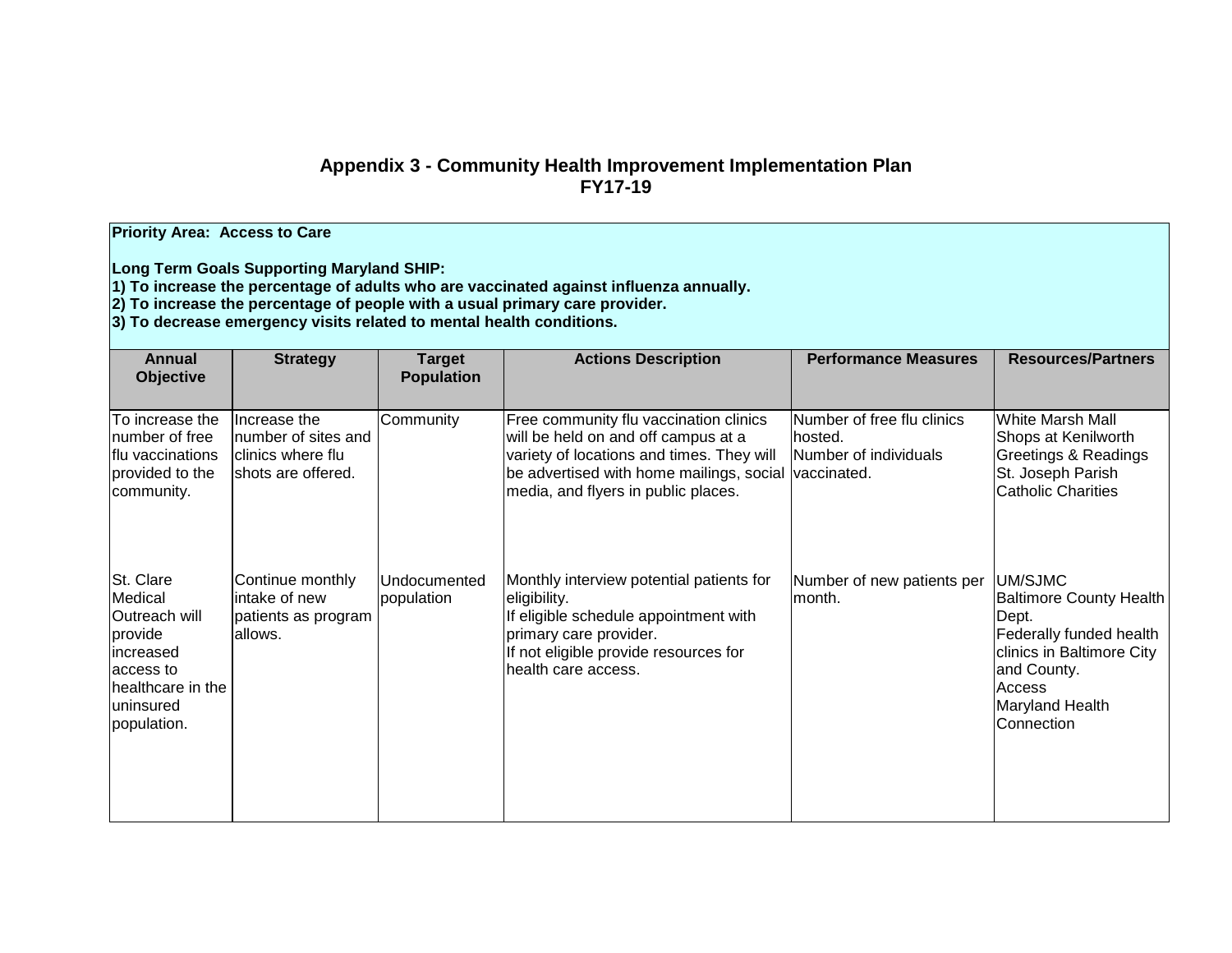| <b>Build strong</b><br>UM St. Joseph<br><b>Medical Group</b><br><b>Primary Care</b><br>Providers and<br>specialists in<br>order to provide<br>timely access to<br>service. | Create referral<br>partnerships with coordinator role to<br>assist with<br>appointment<br>scheduling.                                                                                                               | <b>Medical Group</b><br>patients,<br>community and<br>providers | Develop protocols to improve timely<br>communication and better handoffs from<br>provider to provider. Work with<br>physicians to open capacity for new<br>patients in need of care.                                                                                        | Number of new patients<br>seen within the network.<br>Percentage of new patient<br>appointments made and<br>kept.<br>Decrease in no-show<br>appointments. | <b>UM St. Joseph Medical</b><br>Group,                                                               |
|----------------------------------------------------------------------------------------------------------------------------------------------------------------------------|---------------------------------------------------------------------------------------------------------------------------------------------------------------------------------------------------------------------|-----------------------------------------------------------------|-----------------------------------------------------------------------------------------------------------------------------------------------------------------------------------------------------------------------------------------------------------------------------|-----------------------------------------------------------------------------------------------------------------------------------------------------------|------------------------------------------------------------------------------------------------------|
| Develop after<br>hours and<br>extended hours<br>care to meet the<br>growing health<br>needs of the<br>community                                                            | <b>Extended PCP</b><br>office hours into<br>evenings and<br>weekends to<br>accommodate<br>variety of patients.<br>Enhance<br>partnership with<br>ChoiceOne Urgent<br>Care Center by<br>opening additional<br>sites. | Community                                                       | Currently three locations are open in<br>Towson, Dundalk and Jacksonville.                                                                                                                                                                                                  | Opening of a new site by the ChoiceOne Urgent Care<br>end of FY 17<br>Number of patients seen<br>during extended office hours                             | and UM SJMG PCP<br>offices                                                                           |
| Create more<br>pathways in the<br>community for<br>Behavioral<br>Health patients                                                                                           | Opening a<br><b>Behavioral Health</b><br>Center                                                                                                                                                                     | Primary care<br>patients,                                       | Open a Behavioral Health Center as part Hospital PAU and<br>of the Post Discharge Center that can<br>behavioral health help at risk patients transition back into<br>patients, high risk the community. Encourages counseling,<br>medical patients.   medication adherence. | readmission rates.<br>Hospital utilization rates.<br>Number of patients seen.                                                                             | Community providers,<br><b>Baltimore County</b><br>resources. Partners<br>include VNA and<br>Mosaic. |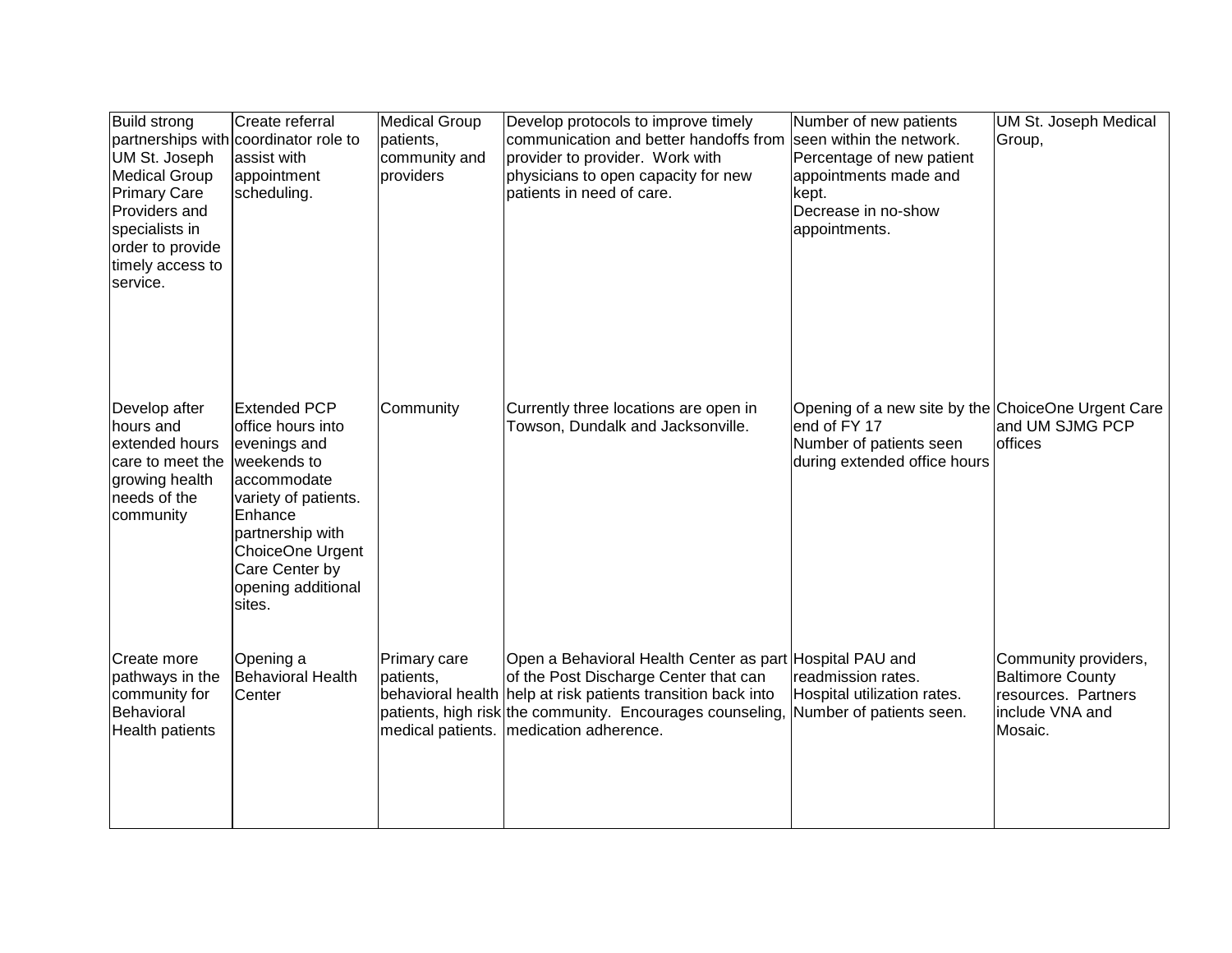| Post Discharge<br>Center that<br>helps high risk<br>patients<br>transition back<br>into the<br>community                                                                    | Plan and open a Open a center for<br>high risk patients<br>discharged from UM patients<br>SJMC.                                                                                 | High Risk/high                                         | Open a center with 3 disciplines,<br>utilizer UM SJMC physician provider, pharmacist and case<br>manager to follow up on high risk<br>patients discharged from UM SJMC and<br>transition them back into the community. | Hospital PAU and<br>readmission rates.<br>Hospital utilization rates.<br>Number of patients seen. | Community providers,<br><b>Baltimore County</b><br>resources, community<br>resources, SJMG and<br><b>SJMC</b> resources |
|-----------------------------------------------------------------------------------------------------------------------------------------------------------------------------|---------------------------------------------------------------------------------------------------------------------------------------------------------------------------------|--------------------------------------------------------|------------------------------------------------------------------------------------------------------------------------------------------------------------------------------------------------------------------------|---------------------------------------------------------------------------------------------------|-------------------------------------------------------------------------------------------------------------------------|
| partnership with<br>Maxim<br>to help high risk<br>patients<br>transition back<br>into the<br>community<br>ensuring proper<br>follow up and<br>psychosocial<br>needs are met | Further enhance Community Health<br>Workers (CHW) will<br>provide non-clinical<br>Transition Assist in-home services to<br>high risk UM SJMC<br>discharged patients.            | <b>High Risk</b><br>medicine or<br>patients            | CHWs to help with transportation needs, Hospital PAU and<br>follow up appointments, psychosocial<br>behavioral health needs. Report conditions to providers.                                                           | readmission rates.<br>Hospital utilization rates.<br>Number of patients seen.                     | Maxim Transition Assist.<br><b>Baltimore County Health</b><br>Department resources                                      |
| Invest in<br>Transition Nurse post discharge<br>Navigators to<br>help with<br>targeted patient<br>populations                                                               | Provide telephone<br>follow up to high risk and behavioral<br>medical and<br>behavioral health<br>patients and make<br>arrangements to<br>assist or augment<br>discharge plans. | High risk, high<br>utilizer medical<br>health patients | May connect patients to CHW, Post<br>Discharge Center or Behavioral Health<br>Center in addition to community<br>providers.                                                                                            | Hospital PAU, readmission<br>and utilization                                                      | <b>Maxim Transition Assist.</b><br><b>Baltimore County Health</b><br>Department resources.                              |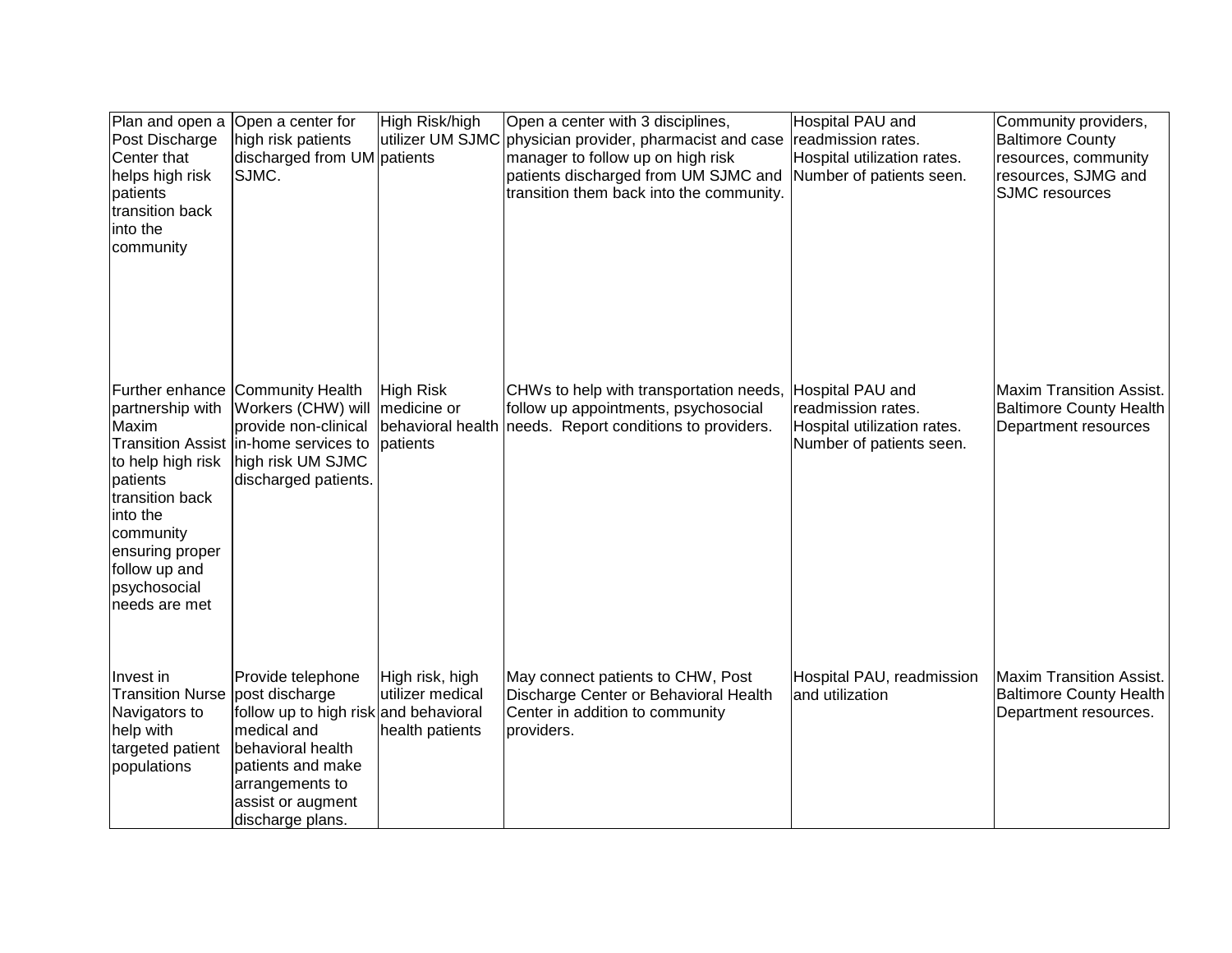| <b>Increase</b><br>lawareness on<br>important<br>considerations<br>for health<br>literacy when<br>interacting with<br>patients (written<br>and verbal). | Educate employees<br>labout health<br>literacy.                                    | Employees and<br>Community       | Incorporate UMMS Health Literacy video Number of employees<br>into annual HealthStream training for<br>employees.<br>Present UMMS Health Literacy video to<br>providers. | leducated<br>Number of providers<br>leducated | Dr. Smyth |
|---------------------------------------------------------------------------------------------------------------------------------------------------------|------------------------------------------------------------------------------------|----------------------------------|--------------------------------------------------------------------------------------------------------------------------------------------------------------------------|-----------------------------------------------|-----------|
|                                                                                                                                                         | Use a 5 <sup>th</sup> grade<br>reading level in<br>health literature and<br>forms. | <b>Patients and</b><br>community | Revise screening forms and handouts to Number of forms revised<br>improve readability.                                                                                   | Number of handouts revised                    |           |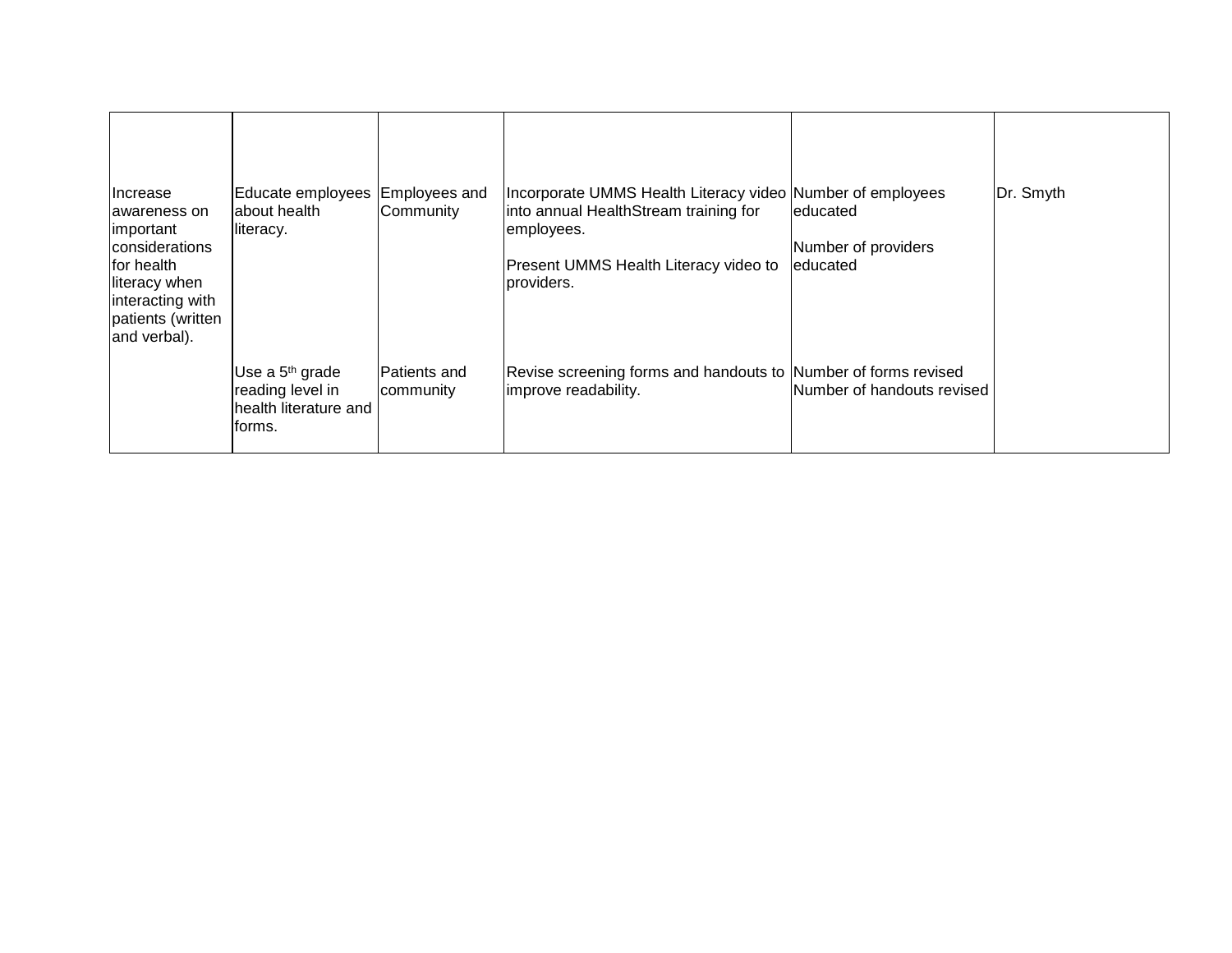**Priority Area: Mental Health and Substance Abuse** 

**Long Term Goals Supporting Maryland SHIP:**

**1) Decrease the rate of emergency department visits related to substance abuse disorders.** 

**2) Decrease the percentage of adults who currently smoke.** 

| <b>Annual</b><br><b>Objective</b>                                                                                         | <b>Strategy</b>                                                                                                              | <b>Target</b><br><b>Population</b> | <b>Actions Description</b>                                                                                                                                                                                             | <b>Performance Measures</b>                                                                                                                                                            | <b>Resources/Partners</b>                                                                                                                      |
|---------------------------------------------------------------------------------------------------------------------------|------------------------------------------------------------------------------------------------------------------------------|------------------------------------|------------------------------------------------------------------------------------------------------------------------------------------------------------------------------------------------------------------------|----------------------------------------------------------------------------------------------------------------------------------------------------------------------------------------|------------------------------------------------------------------------------------------------------------------------------------------------|
| Increase the<br>number of<br>individuals who<br>are screened<br>and referred for<br>depression.                           | Increase the<br>knowledge and<br>education of<br>patients on<br>depression and<br>psychosocial issues<br>post cardiac event. | Cardiac Rehab<br>patients          | Engage target community on healthy<br>lifestyles through:<br><b>Education lectures</b><br><b>Education handouts</b><br>Psychology referrals 1:1 Consult<br><b>PCP</b> referrals<br>Pre & Post Assessments              | <b>Pre and Post Assessments</b><br>including:<br>PhQ9 Index<br><b>Outcomes</b><br>% change in PhQ9<br>$\blacksquare$<br>index<br># of participants<br>requiring<br>Psychology referral | BCDH, AHA, ACS, NIH,<br><b>UMSJMC Psychology</b><br>dept., AACVPR, CDC                                                                         |
|                                                                                                                           |                                                                                                                              |                                    | Cardiac Speaker Support Group                                                                                                                                                                                          | Number educated                                                                                                                                                                        |                                                                                                                                                |
| Provide<br>culturally<br>appropriate<br>health                                                                            | Increase staff<br>knowledge of<br>common mental<br>access to mental health disorders                                         | Medical<br>Outreach                | Staff of St. Clare   Provide presentations on Mental<br>disorders/ case studies to staff.<br>Discuss and define diagnosis and<br>treatment options.<br>Identify barriers to treatment.<br>Collect feedback from staff. | Number of presentations<br>presented to staff.                                                                                                                                         | Pro bono Counseling<br>Johns Hopkins<br><b>Community Outpatient</b><br>Psych<br>Psych dept. at<br>UM/SJMC<br>Alcoholic Anonymous<br>First Step |
| Promote<br>medication<br>management<br>and raise<br>awareness on<br>the dangers of<br>over the counter<br>drug addiction. | Develop and deliver Seniors<br>a presentation on<br>substance abuse<br>and sleep.<br>Offer brown bag<br>Imedication reviews. | Community                          | Present information on how medications<br>affect the brain and sleep. Interventions<br>and treatment will also be discussed.                                                                                           | Number of presentations.<br>Number of attendees.                                                                                                                                       | <b>Baltimore County</b><br>Department of Aging<br>The National Sleep<br>Center<br><b>UM SJMC Pharmacy</b>                                      |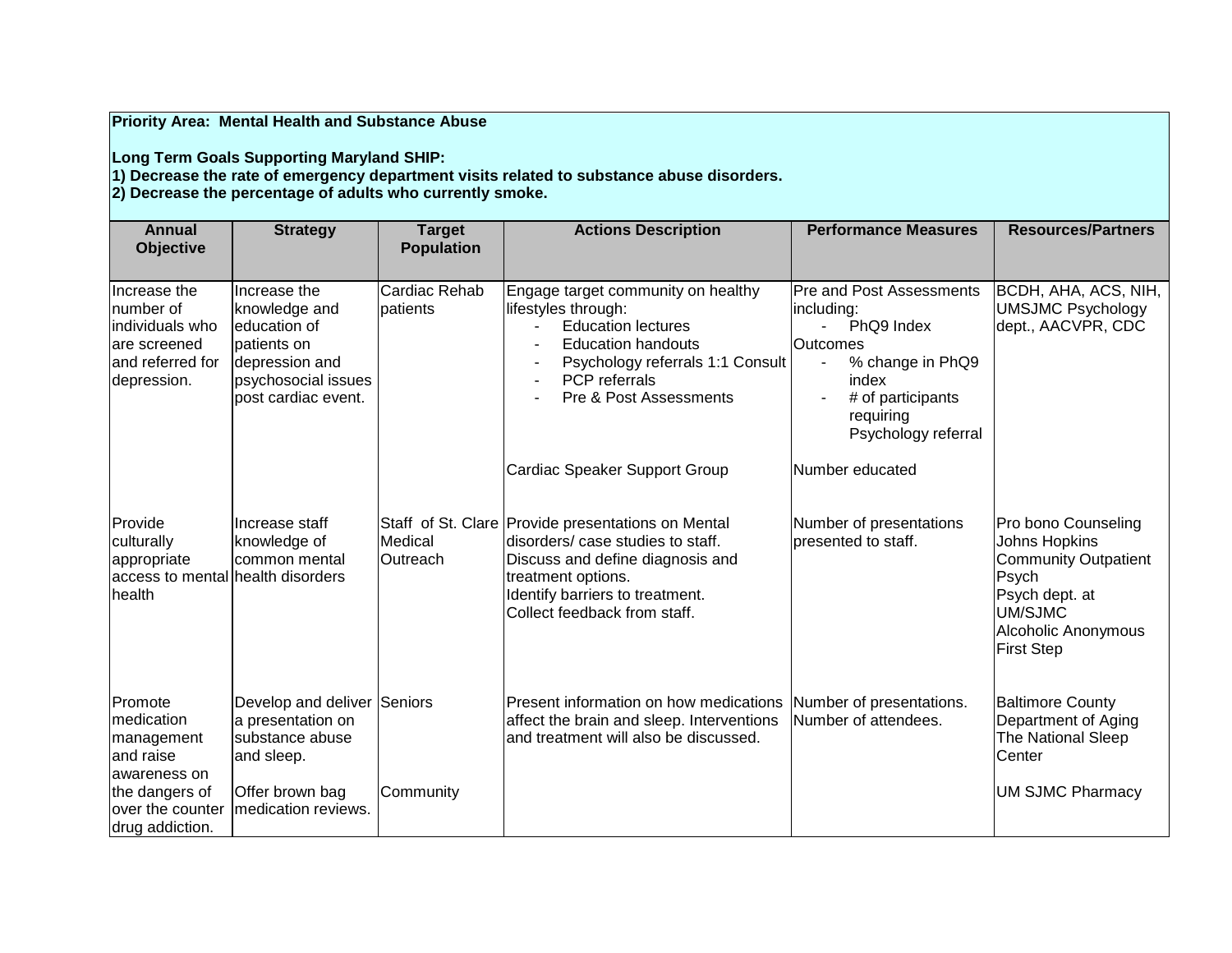| lDecrease the<br>number of<br>cardiac rehab<br>adults who are<br>using tobacco<br>products. | Provide education & Adults who are<br>information on<br>smoking cessation<br>management.<br>PowerPoint<br>lectures, guest<br>speakers.                                                         | entered into the<br>Cardiac Rehab<br>Program                         | Engage target community on healthy<br>lifestyles through:<br>Tobacco cessation counseling<br><b>Education lectures</b><br>$\sim$<br><b>Education handouts</b><br>$\blacksquare$<br>Referral to county department of<br>health quit smoking program<br>Pre & Post Assessments | <b>Pre and Post Assessments</b><br>including:<br># of<br>$\blacksquare$<br>cigarettes/tobacco<br>usage<br>Cardiac Speaker<br>$\overline{\phantom{a}}$<br>Support group<br>Outcomes<br>% changes in<br>tobacco usage<br># of people who quit during<br>program | <b>Baltimore County</b><br>Department of Health                                                                                                                               |
|---------------------------------------------------------------------------------------------|------------------------------------------------------------------------------------------------------------------------------------------------------------------------------------------------|----------------------------------------------------------------------|------------------------------------------------------------------------------------------------------------------------------------------------------------------------------------------------------------------------------------------------------------------------------|---------------------------------------------------------------------------------------------------------------------------------------------------------------------------------------------------------------------------------------------------------------|-------------------------------------------------------------------------------------------------------------------------------------------------------------------------------|
| Prevent tobacco<br>use and<br>substance abuse material on the<br>in adolescents.            | Provide information High school<br>and educational<br>dangers of tobacco<br>use and substance<br>abuse at the annual<br>Powered by ME!<br>conference.                                          | students and<br>athletes,<br>coaches,<br>teachers,<br>administrators | Presentation and educational materials<br>presented and distributed ay annual<br>Powered By ME! Conference<br>Follow up w/ schools who attended<br>conference.                                                                                                               | Post conference evaluation<br># of attendees at annual<br>event<br># of schools represented at<br>annual event                                                                                                                                                | <b>Towson Sports Medicine</b><br><b>Towson Orthopaedic</b><br>Associates<br><b>UM SJMC</b><br>University of Maryland<br><b>Shock Trauma</b><br>Congressman Elijah<br>Cummings |
| <b>Baltimore</b><br>County and City<br>on issues<br>regarding mental Issues and<br>health   | Educate youth of Provide Educational High school<br>Material on<br>Signs/Symptoms of<br><b>Mental Health</b><br>appropriate<br>treatment options at<br>the annual Powered<br>By ME! Conference | students and<br>athletes,<br>coaches,<br>teachers,<br>administrators | <b>Presentation and Educational Materials</b><br>presented and distributed ay annual<br>Powered By ME! Conference<br>Follow Up w/ Schools who attended<br>Conference.                                                                                                        | Post conference evaluation<br># of attendees at annual<br>event<br># of schools represented at<br>annual event                                                                                                                                                | <b>Towson Sports Medicine</b><br>Center for Eating<br>Disorders at Sheppard<br>Pratt                                                                                          |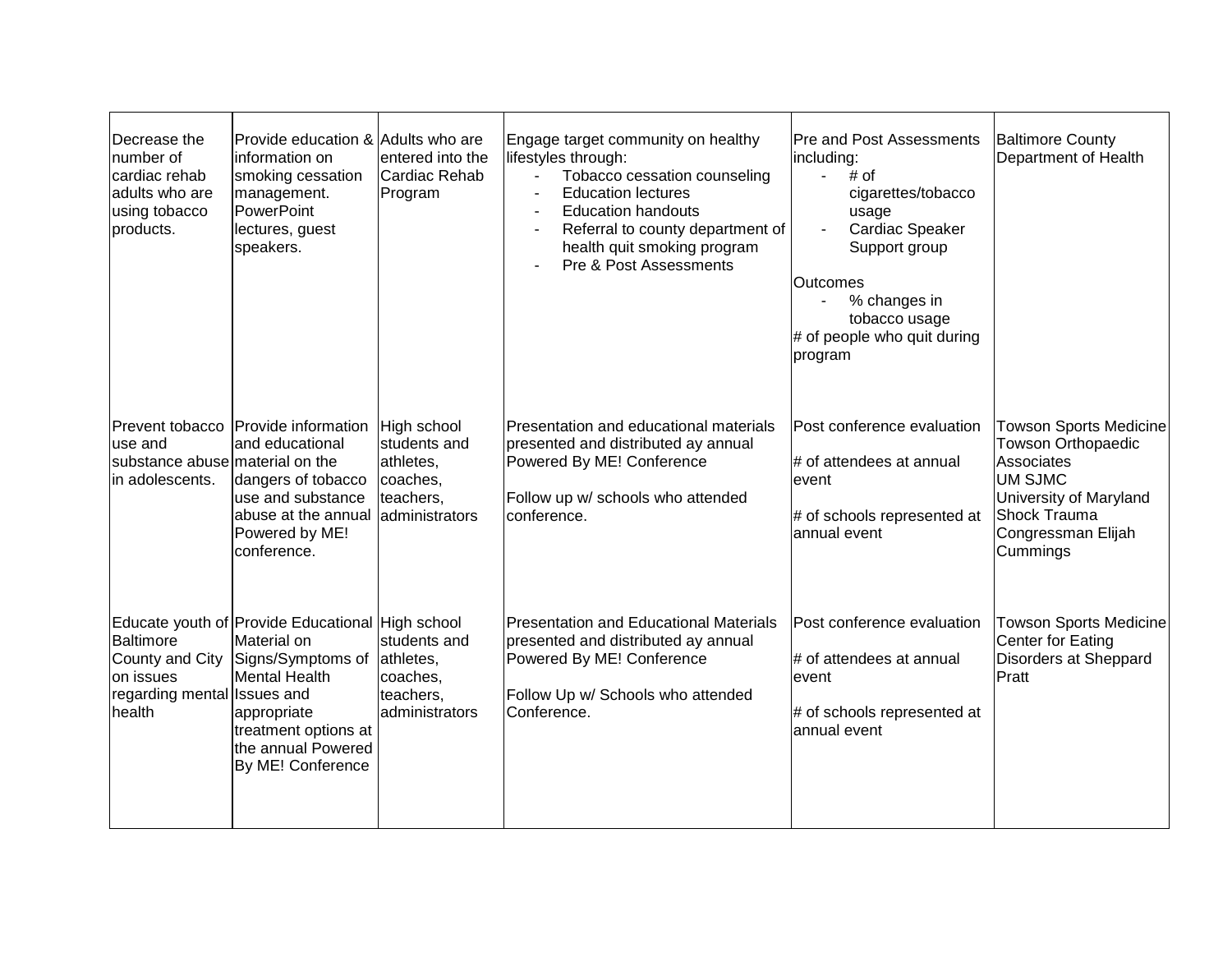| and city on the<br>dangers of<br>performance<br>enhancing drug<br>use | Educate youth of Provide educational High school<br>Baltimore county material on negative students and<br>effects of PED use<br>and appropriate<br>treatment options<br>for PED use and /or administrators<br>Abuse | athletes,<br>coaches,<br>teachers, | Presentation and Educational Materials<br>presented and distributed ay annual<br>Powered By ME! Conference<br>Follow Up w/ Schools who attended<br>Conference. | Post conference evaluation<br># of attendees at annual<br>event<br># of schools represented at<br>annual event | Towson Sports Medicine<br><b>Taylor Hooton</b><br>Foundation |
|-----------------------------------------------------------------------|---------------------------------------------------------------------------------------------------------------------------------------------------------------------------------------------------------------------|------------------------------------|----------------------------------------------------------------------------------------------------------------------------------------------------------------|----------------------------------------------------------------------------------------------------------------|--------------------------------------------------------------|
|                                                                       |                                                                                                                                                                                                                     |                                    |                                                                                                                                                                |                                                                                                                |                                                              |
|                                                                       |                                                                                                                                                                                                                     |                                    |                                                                                                                                                                |                                                                                                                |                                                              |
|                                                                       |                                                                                                                                                                                                                     |                                    |                                                                                                                                                                |                                                                                                                |                                                              |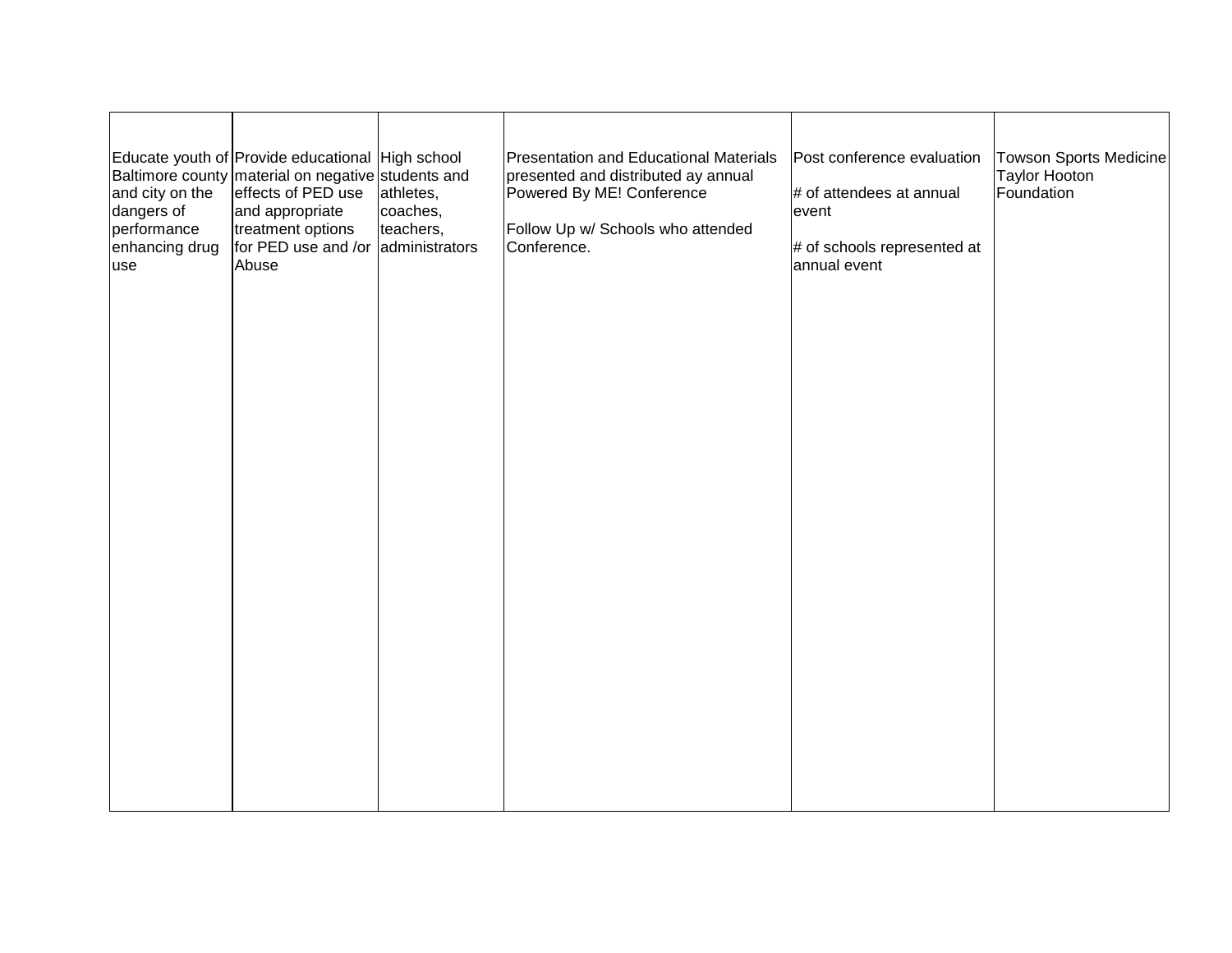| Priority Area: Chronic Disease- Cardiovascular Disease/Obesity<br><b>Long Term Goals Supporting Maryland SHIP:</b><br>1) Reduce the age adjusted mortality rate of heart disease.<br>2) Increase the proportion of adults who are at a healthy weight.<br>3) Increase the number of people who are physically active. |                                                                                                                                                                                                    |                                                     |                                                                                                                                                                                                                                                                                                                                                       |                                                                                                                                                                                                                                                                                                                                                                                                 |                                                                                                 |  |  |  |  |
|-----------------------------------------------------------------------------------------------------------------------------------------------------------------------------------------------------------------------------------------------------------------------------------------------------------------------|----------------------------------------------------------------------------------------------------------------------------------------------------------------------------------------------------|-----------------------------------------------------|-------------------------------------------------------------------------------------------------------------------------------------------------------------------------------------------------------------------------------------------------------------------------------------------------------------------------------------------------------|-------------------------------------------------------------------------------------------------------------------------------------------------------------------------------------------------------------------------------------------------------------------------------------------------------------------------------------------------------------------------------------------------|-------------------------------------------------------------------------------------------------|--|--|--|--|
| <b>Annual</b><br><b>Objective</b>                                                                                                                                                                                                                                                                                     | <b>Strategy</b>                                                                                                                                                                                    | <b>Target</b><br><b>Population</b>                  | <b>Actions Description</b>                                                                                                                                                                                                                                                                                                                            | <b>Performance Measures</b>                                                                                                                                                                                                                                                                                                                                                                     | <b>Resources/Partners</b>                                                                       |  |  |  |  |
| Increase the<br>proportion of<br>cardiac rehab<br>adults who are<br>at a healthy<br>weight                                                                                                                                                                                                                            | Provide education & Adults who are<br>linformation on the<br>importance on<br>healthy eating, heart Program<br>healthy shopping,<br>nutritional<br>importance for<br>weight loss,<br>hypertension. | entered into the<br>Cardiac Rehab                   | Engage targeted communities on<br>healthy lifestyles through:<br><b>Education lectures</b><br><b>Education handouts</b><br>Heart healthy recipes<br><b>Nutrition Fair</b><br>Measurement of abdominal girth<br>$\blacksquare$<br>Daily weights<br>Dietician referrals 1:1 Consult<br>Pre & Post Assessments<br>Cardiac Speaker Support Group Outcomes | Pre and Post Assessments<br>including:<br>Rate your Plate<br>$\blacksquare$<br>(Heart)<br><b>Blood Pressure pre</b><br>and post exercise<br><b>Abdominal Girth</b><br>Weight<br>% Change in RYP<br>% of change in<br>weight loss<br>% of change in<br>abdominal girth<br>% of participants<br>with normal BP post<br>exercise program<br># of participants<br>who require<br>dietician referral | AHA, CDC, NIH, ADA,<br><b>UMSJMC Nutrition Dept,</b><br><b>UMSJMC Pharmacy</b><br>Dept., AACVPR |  |  |  |  |
| Monitor and<br>maintain<br>AIC to be at<br>goal.                                                                                                                                                                                                                                                                      | Engage with<br>Diabetic patients to<br>diabetes patients lower or maintain<br>A <sub>1</sub> C                                                                                                     | Patients of St.<br><b>Clare Medical</b><br>Outreach | Establish individualized A1C goals and<br>blood glucose goals for each patient.<br>Monitor A1C and Blood glucose at each<br>visit.<br>Provide education on diabetes at each<br>visit as needed.<br>Encourage patients to be involved in<br>care and treatment.                                                                                        | Monitor A1C and blood<br>glucose at each visit                                                                                                                                                                                                                                                                                                                                                  | Diabetes Educators at<br>UM/SJMC<br><b>Hoffberger Foundation</b><br>Grant<br><b>BGE Grant</b>   |  |  |  |  |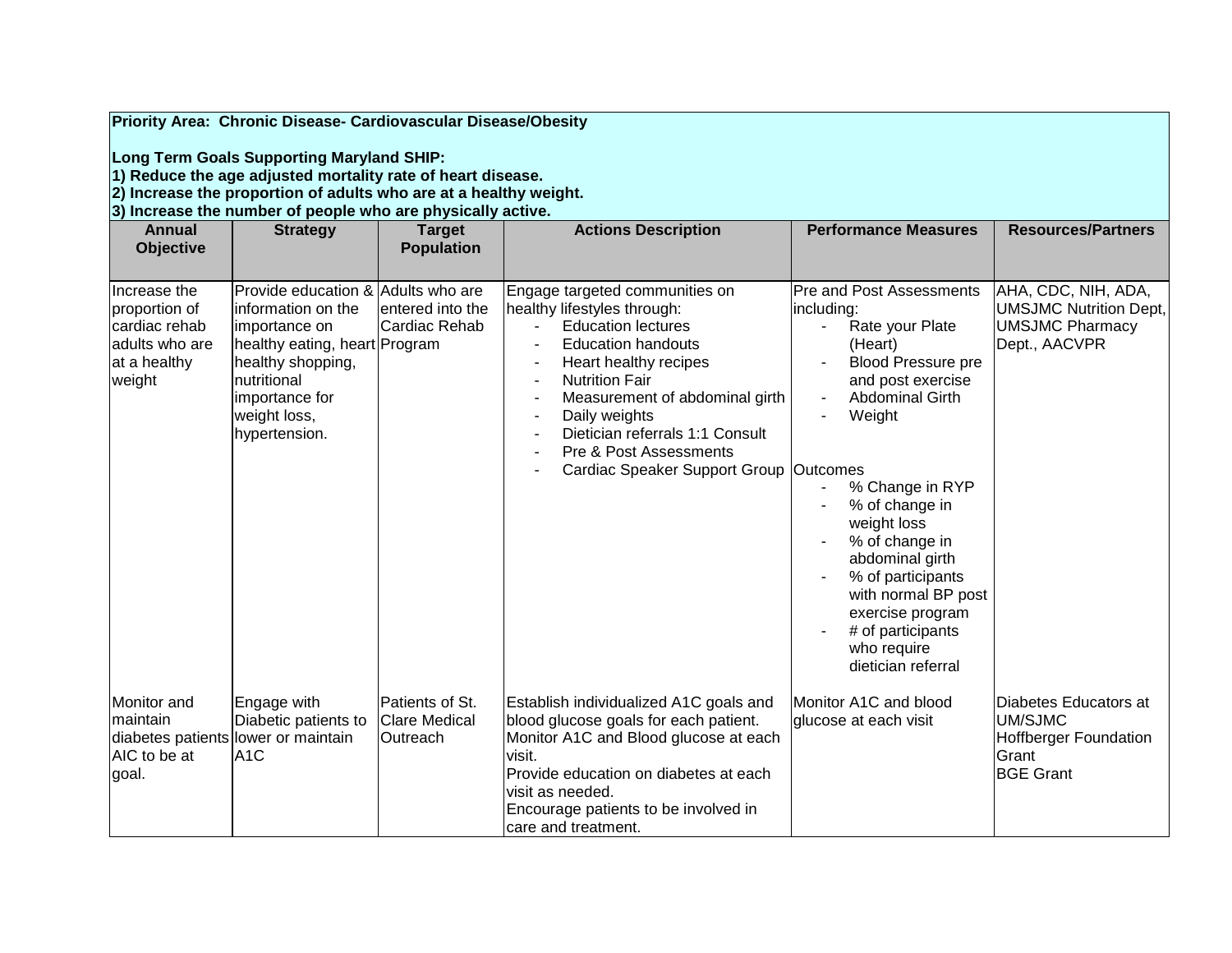|                                                                                                                                   |                                                                                                                                                   |                                    | Patient will monitor blood glucose at<br>home as directed.                                                                                                                                                                                                                                                         |                                    |                                                                                    |
|-----------------------------------------------------------------------------------------------------------------------------------|---------------------------------------------------------------------------------------------------------------------------------------------------|------------------------------------|--------------------------------------------------------------------------------------------------------------------------------------------------------------------------------------------------------------------------------------------------------------------------------------------------------------------|------------------------------------|------------------------------------------------------------------------------------|
| Ilncrease<br>awareness on<br>the importance<br>of blood<br>Ipressure<br>management<br>and the signs<br>and symptoms<br>of stroke. | Provide education<br>and information on<br>risks of<br>hypertension and<br>stroke.                                                                | Community                          | <b>Blood Pressure Screenings</b><br><b>Cholesterol Screenings</b><br>Stroke/AAA Screenings<br>Distribute F.A.S.T. educational material                                                                                                                                                                             | Number screened<br>Number educated | <b>AHA</b><br><b>UM SJMC Stroke</b><br>Center<br><b>UM SJMC Lab</b>                |
| <b>Highlight</b><br>connection<br>between<br>diabetes and<br>resulting<br>complications,<br>especially high<br>blood pressure     | Continue and<br>expand evidence-<br>based diabetes<br>education<br>opportunities                                                                  | Diabetic patients<br>and community | Support Groups<br><b>Health Fairs</b>                                                                                                                                                                                                                                                                              | Number educated                    | <b>American Diabetes</b><br>Association<br><b>UM SJMC dieticians</b>               |
| Promote healthy Continue body<br>weight loss and<br>management.                                                                   | composition<br>analysis                                                                                                                           | Community                          | Offer free body composition analysis<br>which identifies individual body fat<br>percentage, muscle mass, total body<br>water, visceral fat, basal metabolic rate,<br>and BMI. Provide education on healthy<br>lifestyles and resources for support.                                                                | Number of participants             | <b>USDA</b>                                                                        |
|                                                                                                                                   | To provide<br>resources, support<br>and education to St. patients.<br>Clare patients<br>seeking to lose<br>weight and maintain<br>healthy habits. | Outreach                           | St. Clare Medical Identify patients with high BMI and track<br>weight.<br>Provide one on one coaching/education<br>for weight loss and healthy eating<br>Follow up coaching sessions with phone<br>counseling.<br>Provide information in Spanish on weight<br>loss, healthy eating, stress reduction in<br>Spanish | Number of patients<br>educated     | Dieticians at UM SJMC<br><b>BGE</b> grant<br>Weight Watchers<br>ChooseMyplate.gov. |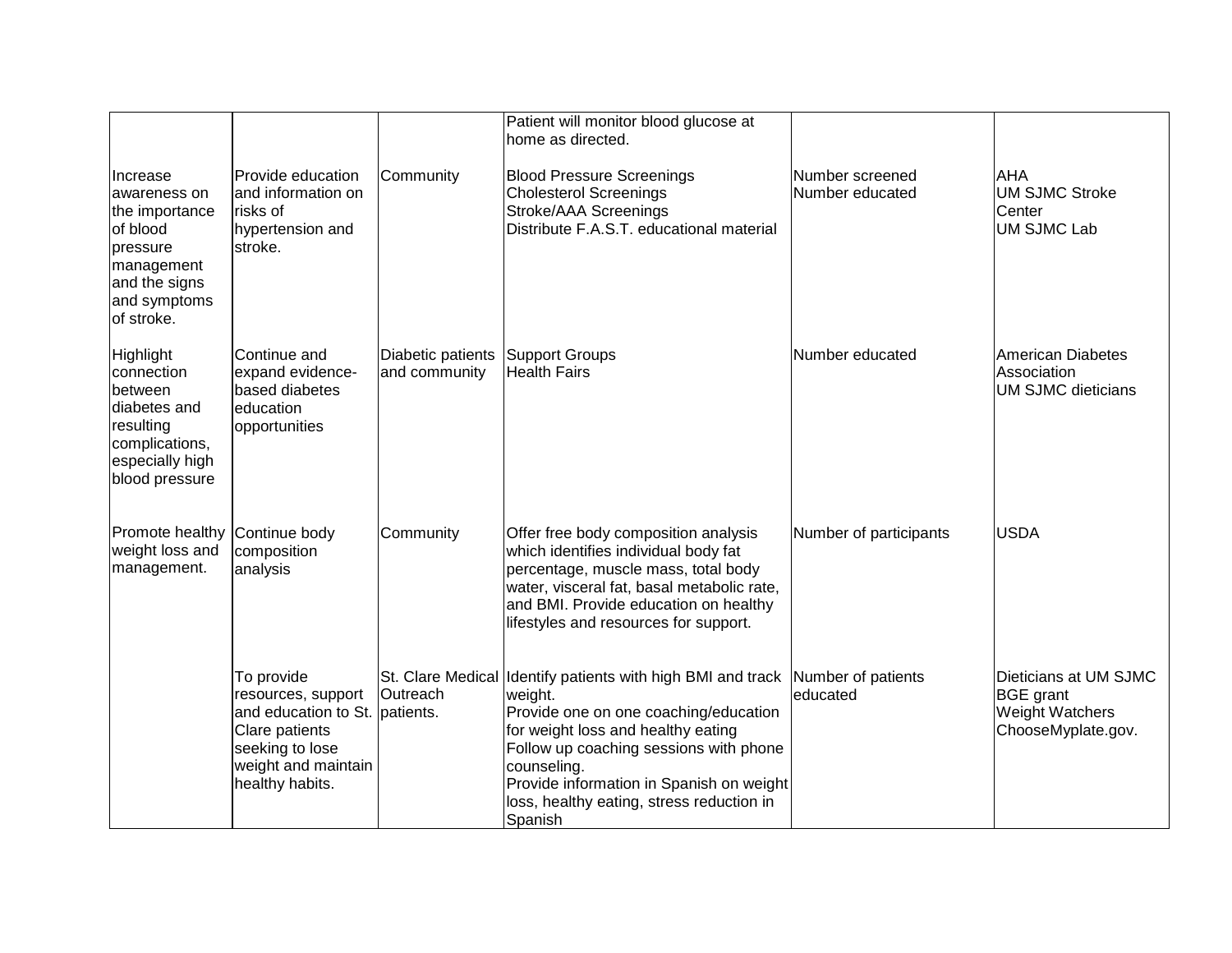|                                                                                                                                                                                                                                                               |                                                                                                                                                                                                           |           | Provide presentations to patients on<br>healthy lifestyles and weight<br>management.<br>Provide educational videos in the waiting<br>area on weight management and healthy<br>lifestyles.<br>Encourage patients to stay active and<br>establish an exercise routine. |                                                                           |                                                                                               |
|---------------------------------------------------------------------------------------------------------------------------------------------------------------------------------------------------------------------------------------------------------------|-----------------------------------------------------------------------------------------------------------------------------------------------------------------------------------------------------------|-----------|----------------------------------------------------------------------------------------------------------------------------------------------------------------------------------------------------------------------------------------------------------------------|---------------------------------------------------------------------------|-----------------------------------------------------------------------------------------------|
| Increase the<br>number of<br>lindividuals who<br>engage in<br>regular physical<br>activity and<br><b>stress</b><br>management.                                                                                                                                | Continue and<br>expand free yoga<br>classes                                                                                                                                                               | Community | Free yoga classes will be offered weekly Number of classes<br>to the public.                                                                                                                                                                                         | Number of participants                                                    | Tree House Yoga<br>Studio<br><b>UM SJMC</b><br>WellnessWise                                   |
| "BeMore Fit N<br>Fun" Program:<br>Educate youth of 6-12 focusing on<br>Baltimore<br>County on the<br>importance of a<br>balanced diet<br>and exercise.<br>Promote active<br>healthy lifestyles setting,<br>land effect<br>change in a<br>family/<br>community | IA free one week<br>camp for youth age<br>proper nutrition and<br>consistent exercise.<br>Educational material<br>and presentations<br>on exercise,<br>nutrition, goal<br>communication,<br>team building | Community | Engage targeted communities on<br>healthy lifestyles through:<br><b>Education lectures</b><br><b>Education handouts</b><br><b>Healthy Snacking</b><br>Daily weights<br>Dietician referrals<br>Pre & Post Assessments<br><b>PCP</b> referrals                         | Pre/Post event assessments Towson Sports Medicine<br>2/4/6 week follow up | Nourish Family Nutrition<br>Dr. Alan Lake<br>Powered By ME!<br><b>IDr. Michelle Sun Smith</b> |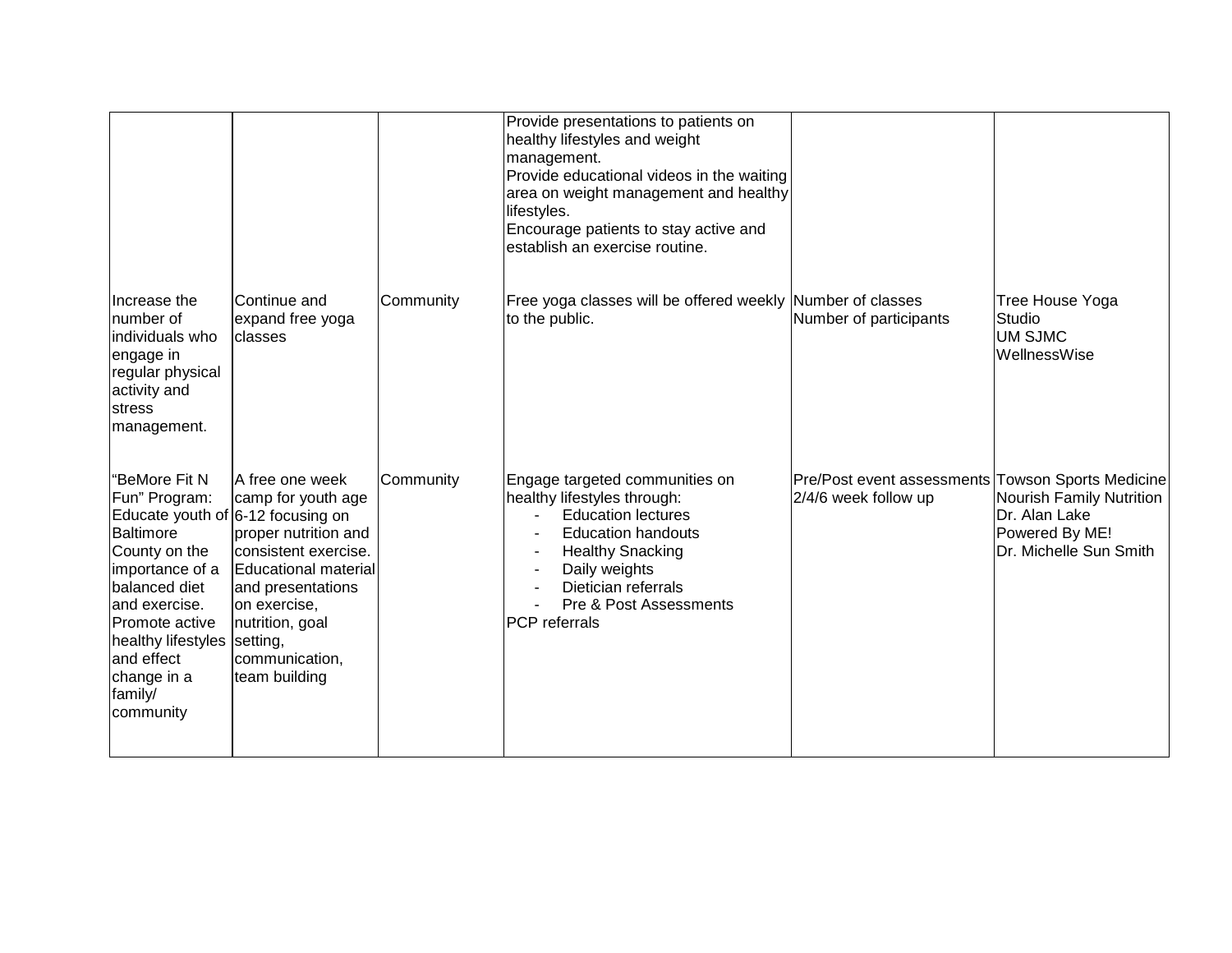**Priority Area: Cancer FY 2017-FY 2019**

**Long Term Goals Supporting Maryland Cancer Control Plan:**

**1) Raise awareness of cancer screening guidelines in community**

**2) Maintain/add to disease specific cancer screening programs, focus on disparities**

| <b>Annual</b><br><b>Objective</b>                                                           | <b>Strategy</b>                                                                                                                           | <b>Target Population</b>                                                      | <b>Actions Description</b>                                                                                                                                                                                                                                                 | <b>Performance Measures</b>                                                 | <b>Resources/Partners</b>                                                                               |
|---------------------------------------------------------------------------------------------|-------------------------------------------------------------------------------------------------------------------------------------------|-------------------------------------------------------------------------------|----------------------------------------------------------------------------------------------------------------------------------------------------------------------------------------------------------------------------------------------------------------------------|-----------------------------------------------------------------------------|---------------------------------------------------------------------------------------------------------|
| Educate primary<br>care physicians<br>about cancer<br>screening<br>guidelines               | Collaborate with<br>Physician<br>Liaison Office to<br>provide cancer<br>screening<br>quidelines to<br>PCP practices<br>for their patients | <b>Primary Care</b><br>Physicians                                             | Annual Cancer Symposium<br>Physician Liaison visits to PCP practices<br>to provide cancer screening guidelines<br>education                                                                                                                                                | # Physicians educated                                                       | Physician Liaison Office                                                                                |
| Improve early<br>cancer detection UM SJMC<br>in community<br>with a focus on<br>disparities | Collaborate with<br>Employee and<br>Community<br>Health, Health<br>Department and<br>community<br>organizations                           | Residents of<br><b>Baltimore County</b><br>and Metro area<br><b>Employees</b> | Active Participation in Baltimore County<br><b>Cancer Coalition</b><br>Active Participation in Maryland State<br><b>Cancer Collaborative and Cancer Plan</b><br><b>Steering Committee</b><br>Active Participation on Leadership Team<br>of DHMH Patient Navigation Network | # of community members<br>screened, race, ethnicity<br>and insurance status | <b>UM SJMC Employee</b><br>and Community Health,<br>Health Department and<br>community<br>organizations |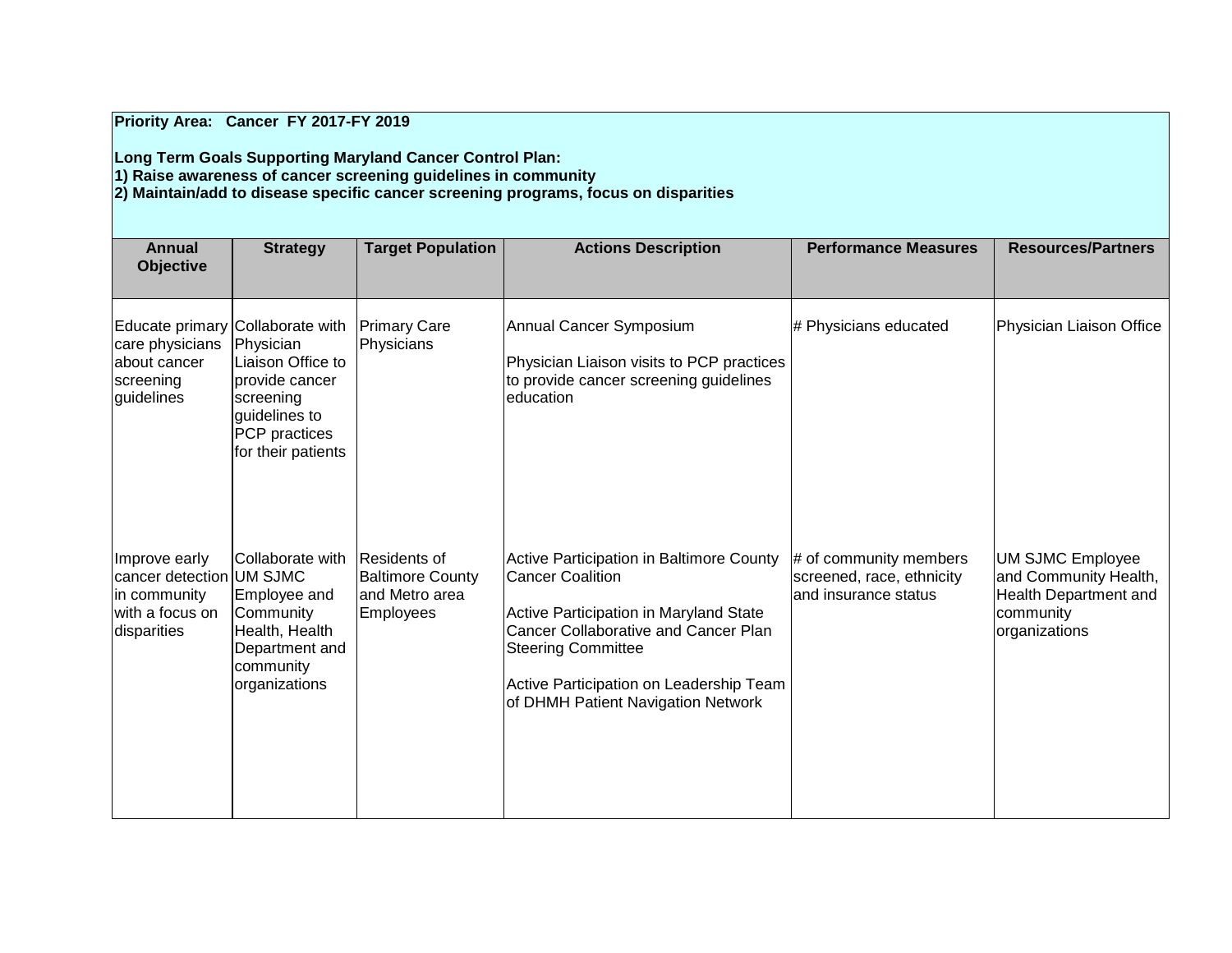| Implement<br>Colorectal<br>Cancer<br>Screening<br>program for<br><b>Employees</b> | Collaborate with Employees<br>GI Physicians,<br>Employee<br>Health, DDC                               |                                         | Implement screening, track metrics                                                                                                                                    | # Employee colonoscopies<br>performed      | *Listed Under Strategy |
|-----------------------------------------------------------------------------------|-------------------------------------------------------------------------------------------------------|-----------------------------------------|-----------------------------------------------------------------------------------------------------------------------------------------------------------------------|--------------------------------------------|------------------------|
| Continue<br>Community<br><b>Breast Cancer</b><br>Screening<br>Program             | Cancer<br>Institute/Breast<br>Center and<br>Community<br>Health                                       |                                         | Collaborate with Women/Community   Implement screening, track metrics                                                                                                 | # Women having screening<br>mammogram      |                        |
| Continue One<br>Voice Breast<br>Cancer<br>screening<br>program for<br>Uninsured   | Advanced<br>Radiology,<br>Cancer Institute/<br><b>Breast Center</b><br>and Community<br>Organizations | ved women in<br>community               | Collaborate with Uninsured/Underser Implement screening program, navigate # Uninsured women<br>women into appropriate resources, track receiving screening<br>metrics | mammogram and navigation                   |                        |
| Continue<br>Community<br><b>Prostate Cancer</b><br>Screening                      | Collaborate with   Men/Community<br>Cancer Institute.<br>Community<br>Health, GU<br>physicians        |                                         | Implement screening, track metrics                                                                                                                                    | # Men having prostate<br>exam, DRE and PSA |                        |
| Continue<br><b>Cervical Cancer</b><br>Screening                                   | Collaborate with<br>Community<br>Health, Cancer<br>Institute &<br>Women's Health<br>Associates        | Women/Community<br>focus on disparities | Implement screening, track metrics                                                                                                                                    | # women screened for<br>cervical cancer    |                        |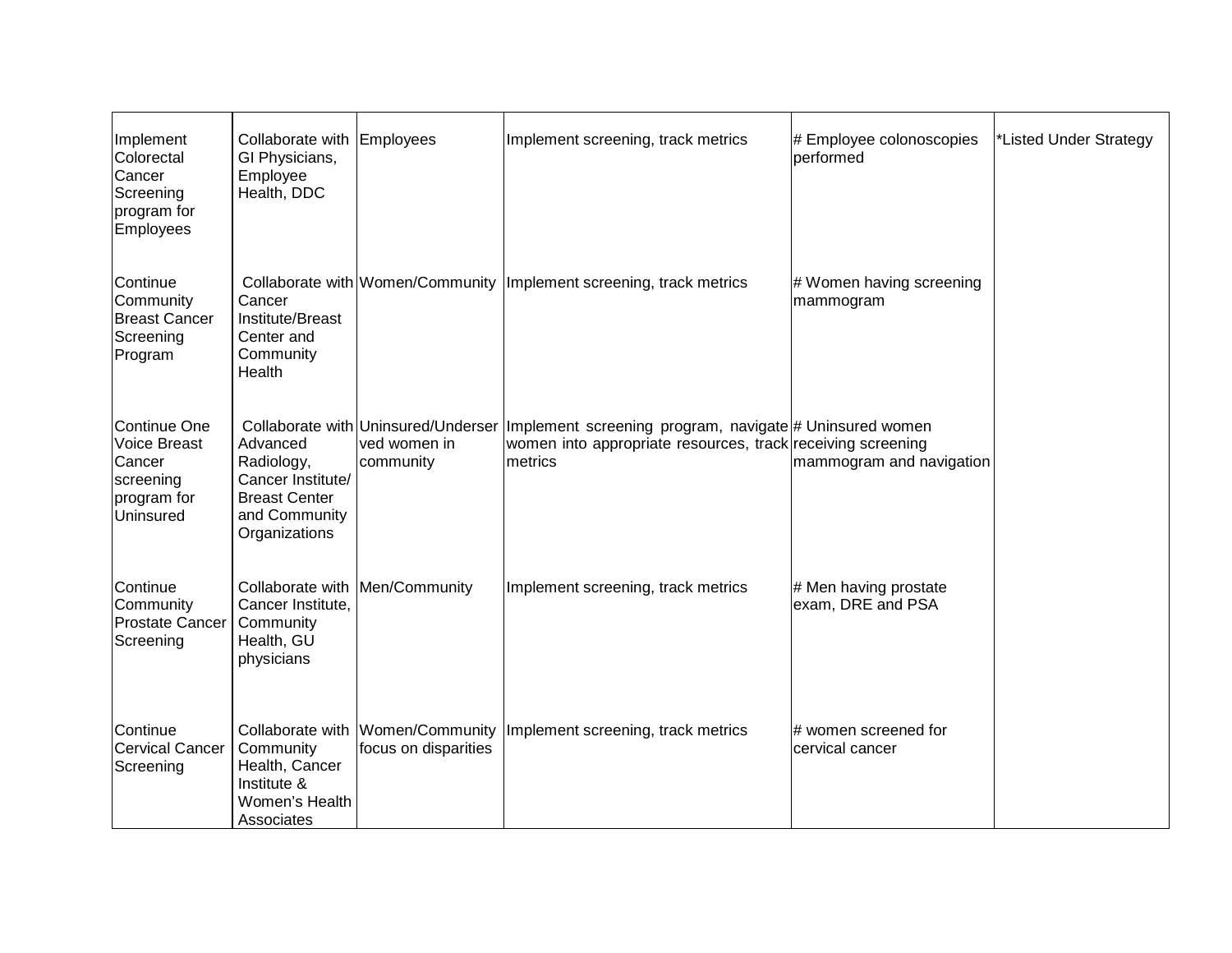| Explore<br>possibility of<br>skin cancer<br>screening<br>program | Meetings with<br>Dermatologists,<br>Community<br>Health | Men, | Meetings with Cancer Institute,<br>Cancer Institute, Women/Community Dermatologists, Community Health and<br>Administration to determine feasibility | Identify other opportunities<br>for screening and education. |  |
|------------------------------------------------------------------|---------------------------------------------------------|------|------------------------------------------------------------------------------------------------------------------------------------------------------|--------------------------------------------------------------|--|
|------------------------------------------------------------------|---------------------------------------------------------|------|------------------------------------------------------------------------------------------------------------------------------------------------------|--------------------------------------------------------------|--|

| <b>Priority Area: Fall Prevention</b><br>Long Term Goals Supporting Maryland SHIP:<br>1) To decrease the rate of fall related deaths among the elderly. |                                                  |                                    |                                                                                                                                                                                                   |                                                           |                                                                                                                                                                                                                                                                                                                                          |  |  |  |
|---------------------------------------------------------------------------------------------------------------------------------------------------------|--------------------------------------------------|------------------------------------|---------------------------------------------------------------------------------------------------------------------------------------------------------------------------------------------------|-----------------------------------------------------------|------------------------------------------------------------------------------------------------------------------------------------------------------------------------------------------------------------------------------------------------------------------------------------------------------------------------------------------|--|--|--|
| Annual<br><b>Objective</b>                                                                                                                              | <b>Strategy</b>                                  | <b>Target</b><br><b>Population</b> | <b>Actions Description</b>                                                                                                                                                                        | <b>Performance Measures</b>                               | <b>Resources/Partners</b>                                                                                                                                                                                                                                                                                                                |  |  |  |
| To support<br>better balance in twice a year.<br>adults.                                                                                                | Offer Stepping On                                | Adults 65 and<br>over              | Stepping On is a 7 week evidence-<br>based program that incorporates<br>balance and strength exercises with<br>education on home safety, medications,<br>footwear, vision, and assistive devices. | Number of programs<br>offered.<br>Number of participants. | Wisconsin Institute for<br><b>Healthy Aging</b><br>Maryland Department of<br>Health and Mental<br><b>Hygiene Department of</b><br>Injury Prevention and<br>Health Promotion<br><b>Baltimore County</b><br>Department of Aging<br><b>UM SJMC Physical</b><br>Therapy<br>UM SJMC Pharmacy<br>UM SJMC Safety Officer<br>Orokawa Y in Towson |  |  |  |
| To promote<br>bone health in                                                                                                                            | Continue with bone Adults<br>density screenings. |                                    | Bone density screenings are offered<br>through an ultrasound of the heel bone.                                                                                                                    | Number of individuals<br>screened.                        | <b>Baltimore County</b><br>Department of Aging                                                                                                                                                                                                                                                                                           |  |  |  |